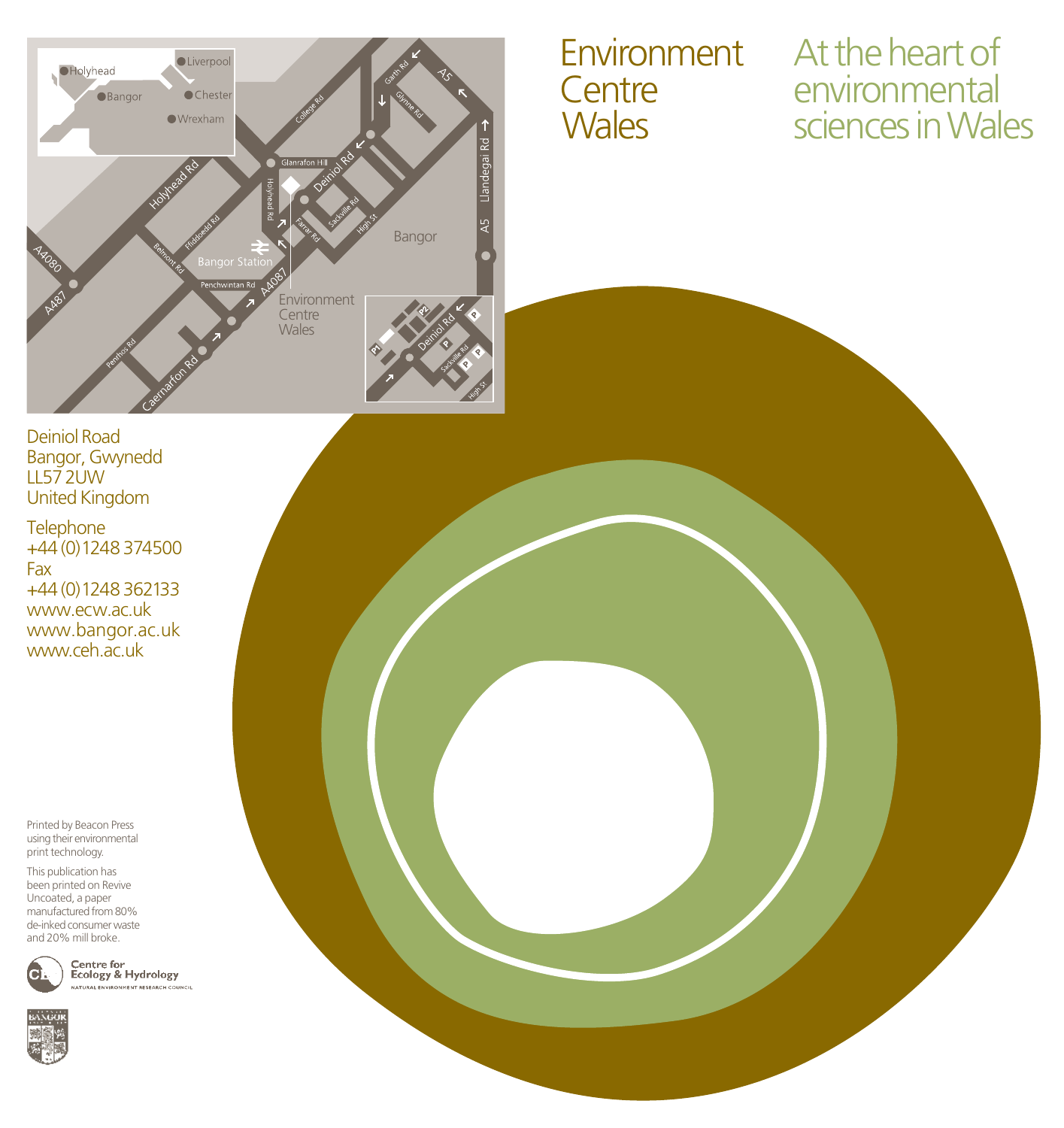### Introduction

Environmental issues, such as climate change and air pollution, do not respect traditional academic boundaries. For example, flooding may become more frequent, partly because of climate change and partly due to changes in the way we use and manage the land. The best way to find sustainable, local solutions to these and other issues is to bring together the people doing the research and then facilitating links with policy makers. This is why the Centre for Ecology & Hydrology and Bangor University have created a new partnership called Environment Centre Wales.

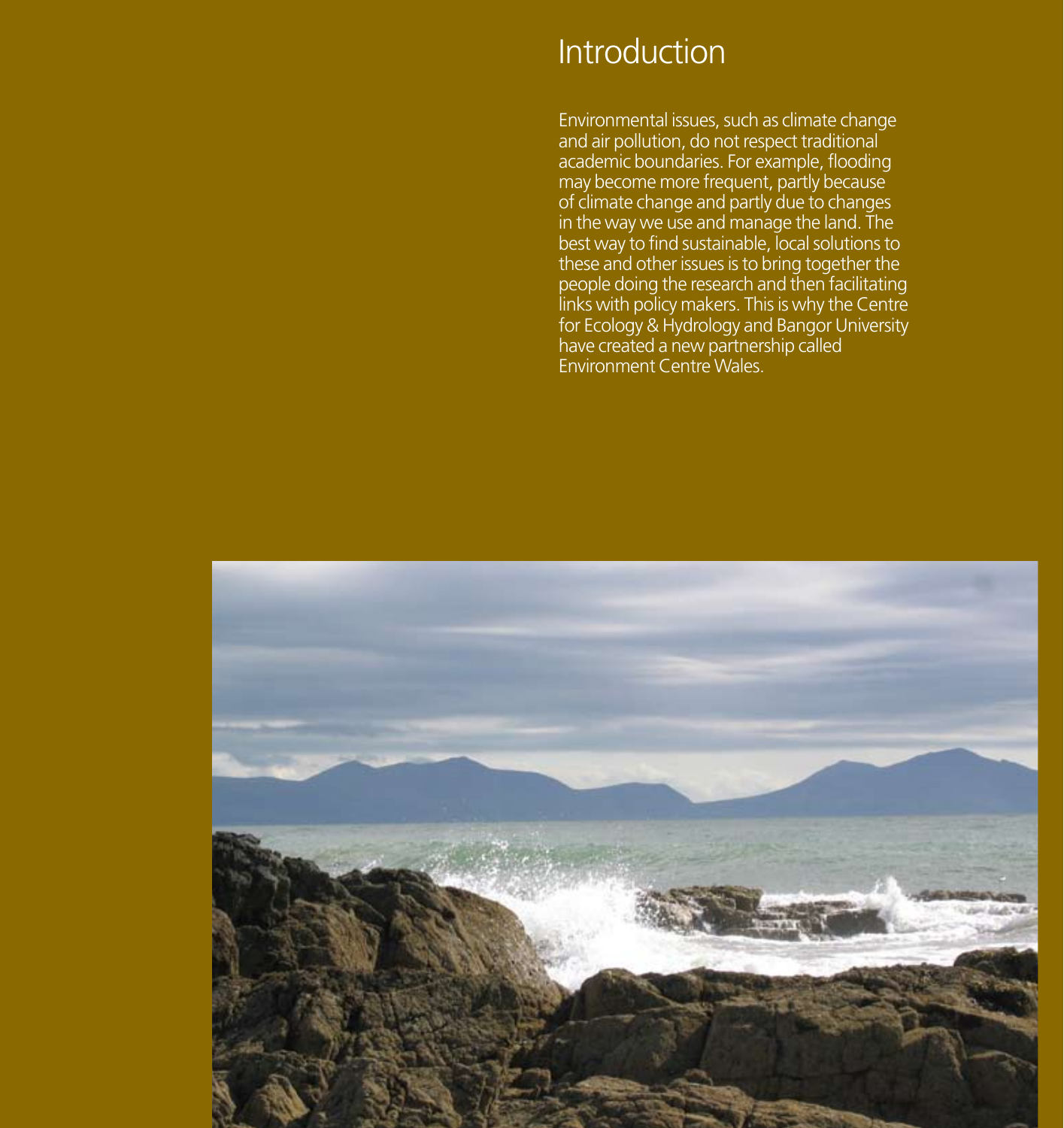## The Building

Purpose built in 2007 at a cost of £5.8M, the building was designed by architects, Fairhursts Design Group, to comply with the highest environmental assessment rating from the Building Research Establishment (BRE) for its design and construction elements.

The BRE Environmental Assessment Method (BREEAM) is one of the world's leading systems for assessing the range of environmental impacts associated with buildings. From the outset, the goal was to achieve an 'Excellent' rating for its design, which uses 'A' grade materials, Further information on the energy efficiency measures, natural light and renewable energy technologies.

Examples are:

- The Photovoltaic panels installed to generate electricity from sunlight.
- Ground-source heat pumps that heat the building using minimal energy.
- A rainwater recovery system is used to reduce demands on mains water supply.
- A combined heat and power plant increases the efficiency of the use of fossil fuels for heating and hot water.
- The landscaped site uses native trees, shrubs and grass mixture, to provide a positive environment for both people and local wildlife.

design and management of ECW are available on our website.













## The Science

Located within the University campus, the centre brings together 120 environmental scientists and students from the Centre for Ecology & Hydrology and Bangor University, whose combined scientific knowledge and experience will cut across traditional scientific boundaries. This innovative way of working helps find solutions for the environmental problems we face. Areas we will be focussing on include:

#### **Transfers and impacts of nutrients and contaminants from the mountains to the sea:** Our land, rivers and coastal areas are closely connected but have traditionally been studied and managed separately. ECW will bring together scientists who specialise in the flows of